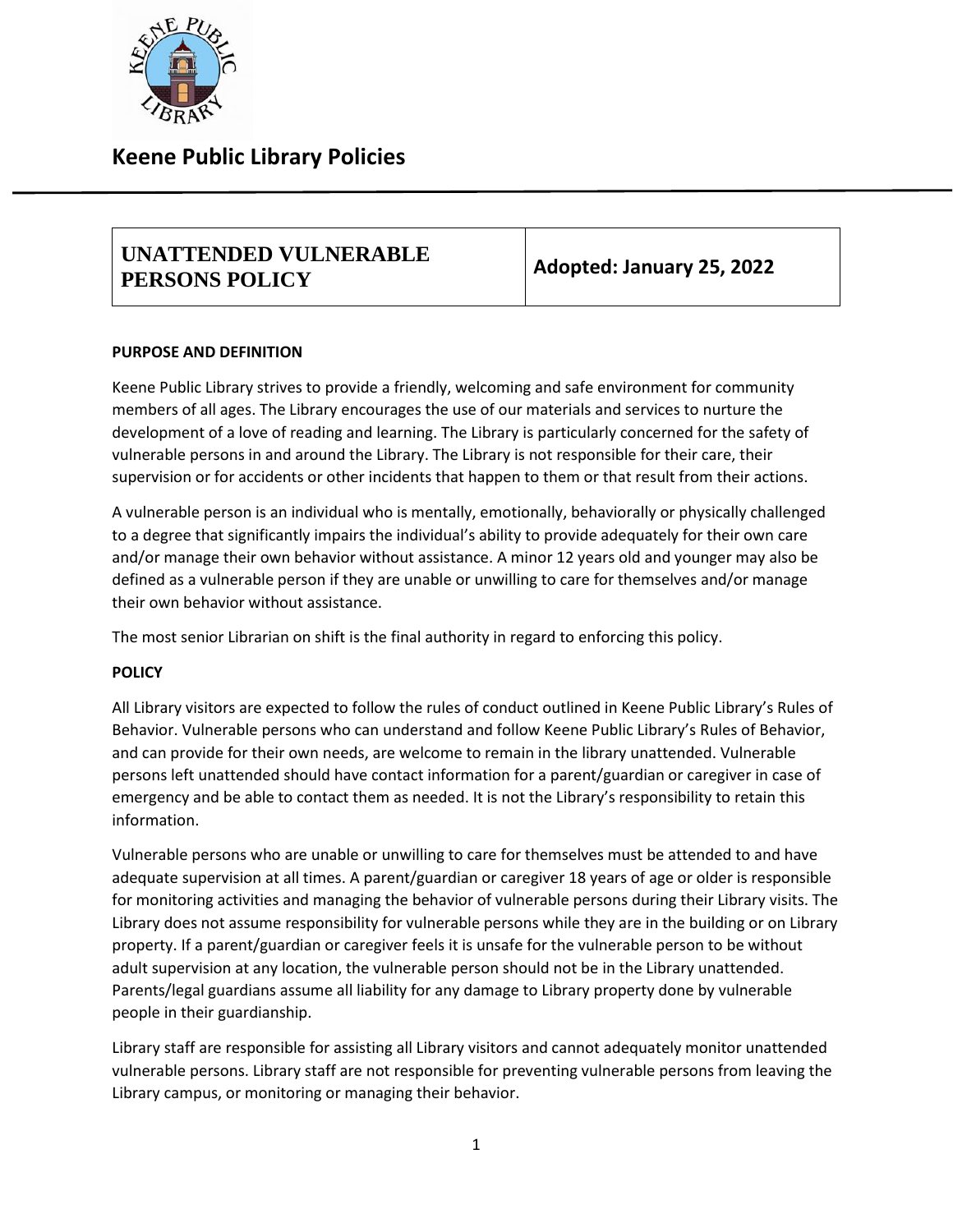

# **Keene Public Library Policies**

Staff will attempt to contact a parent/guardian or caregiver if a vulnerable person's health or safety is in doubt, if the person is in distress, if their behavior disturbs other Library visitors, if their actions violate any of Keene Public Library's Rules of Behavior, or if the parent/guardian or caregiver is not present at the time of the Library's closing.

Staff will contact the appropriate authorities for assistance if an unattended vulnerable person is without a ride at closing, if their behavior creates a continued disturbance to Library business, or if they pose a risk to themselves, others, or to property.